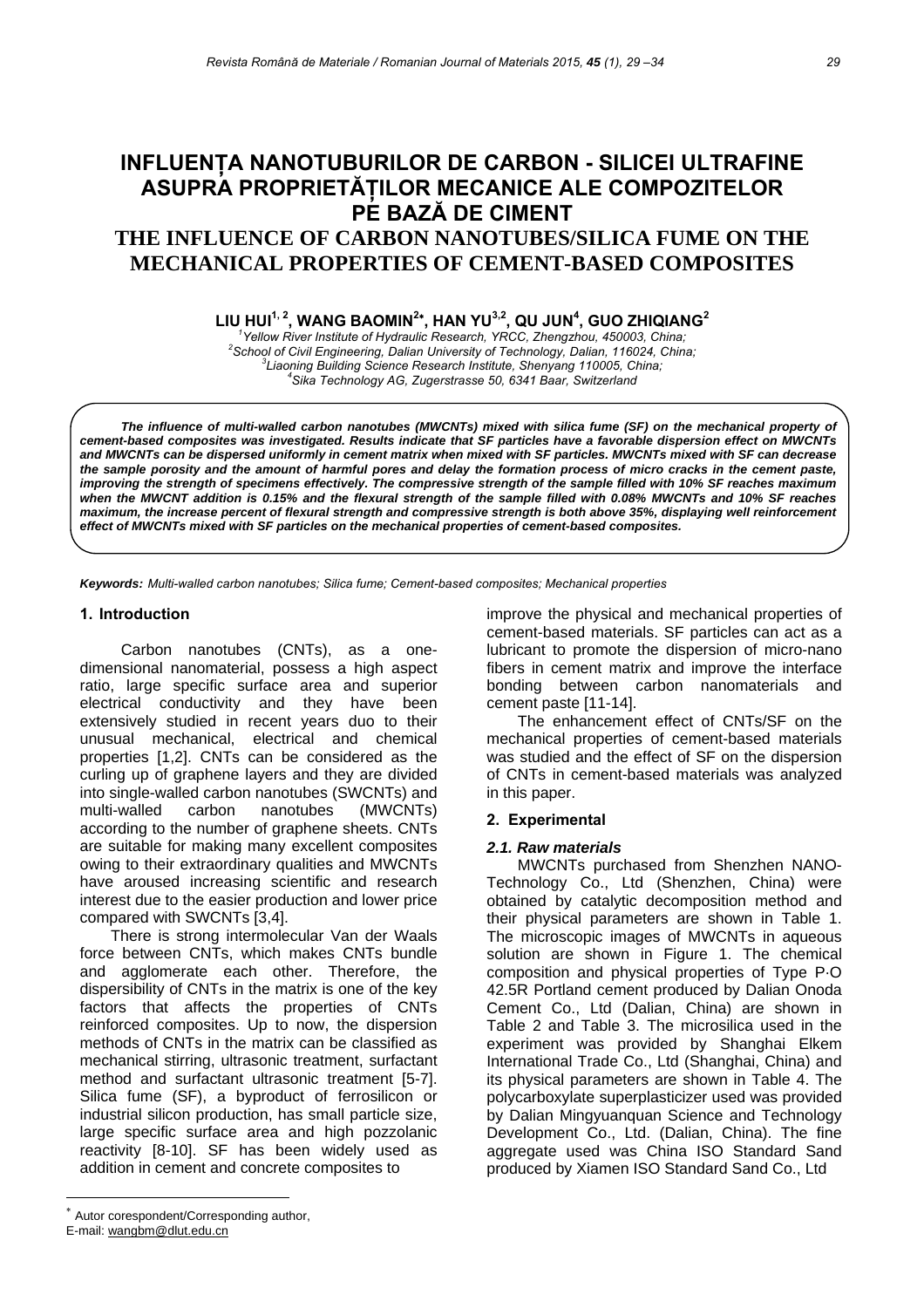**Table 1** 

| <b>MWCNTs</b><br>אח<br>hysical parameters<br>0t |                  |               |                |                                                      |  |  |
|-------------------------------------------------|------------------|---------------|----------------|------------------------------------------------------|--|--|
| Product                                         | (nm,<br>Diameter | (um<br>Lenath | (% )<br>Purity | (m <sup>e</sup><br>$\alpha$<br>Specific surface area |  |  |
| <b>MWCNTs</b>                                   | $20 - 40$        | 5-15          | 97ء            | 120<br>90-                                           |  |  |
|                                                 |                  |               |                |                                                      |  |  |

| Chemical composition of cement                                                                                                          |       |      |      |      |      |      |  |
|-----------------------------------------------------------------------------------------------------------------------------------------|-------|------|------|------|------|------|--|
| CaO<br>SO <sub>3</sub><br>SiO <sub>2</sub><br>MgO<br>Na <sub>2</sub> O<br>$\mathsf{Al}_2\mathsf{O}_3$<br>Fe <sub>2</sub> O <sub>3</sub> |       |      |      |      |      |      |  |
| 61.13                                                                                                                                   | 21.45 | 5.24 | 2.89 | 2.50 | 2.08 | 0.77 |  |

**Table 3** 

| Elementary physical and mechanical properties of cement |                       |                          |                           |                               |  |  |  |  |
|---------------------------------------------------------|-----------------------|--------------------------|---------------------------|-------------------------------|--|--|--|--|
| Loss on<br>ignition $(%)$                               | Setting time (min)    | Specific surface<br>area | Bending strength<br>(MPa) | Compressive<br>strength (MPa) |  |  |  |  |
|                                                         | Initial set Final set | $(m^2 \cdot kq^{-1})$    | 28d<br>3d                 | 28d<br>3d                     |  |  |  |  |
| 3.52                                                    | 187<br>239            | 330                      | 8.2                       | 52.5<br>28.5                  |  |  |  |  |

**Table 4** 

#### Physical parameters of SF

| Product       | SiO <sub>2</sub> content(<br>$\%$ | Specific gravity(g-cm | Average<br>particle(um) | $\cdots$<br>Specific surface<br>.<br>area(m <sup>-</sup><br>$\cdot$ | Density(kg-m |
|---------------|-----------------------------------|-----------------------|-------------------------|---------------------------------------------------------------------|--------------|
| $\sim$ $\sim$ | ن. ا ت                            | .94،                  | . .<br>ົ 1 ພ<br>U. I J  | ∼                                                                   | 210<br>◡⊢∠   |

(Xiamen, China). Distilled water was chosen as the test water. All the physical data were provided from the manufacturing company's reports.



Fig. 1 - Representative TEM images of MWCNTs dispersed using an ultrasonic processing method with anionic gum Arabic: (a) some MWCNTs uniformly; (b) a single MWCNT.

## *2.2. Sample preparation*

In this study, water cement ratio and sand cement ratio were chosen as 0.35 and 1.5 respectively. MWCNTs were added in proportion of 0.05%, 0.08%, 0.1% and 0.15% by mass of cement respectively. The addition of SF into cement composites can increase the consistency

 of mixture and overmuch SF (>30%) may lead to the failure of specimen preparation due to the high consistency. However, for a smaller SF addition, it is difficult to investigate its influence on the MWCNT dispersibility in the cement composites. Therefore, in this paper, SF is added into the cement composites in a proportion of 10% by weight of cement.. Mix proportion of the samples is listed in Table 5.

In the preparation process of the samples, MWCNTs and SF were mixed in a JJ-5 multispeed planetary mixer with low speed of 140 rps/minute for 2 minutes first. Then MWCNTs mixed with SF were poured into the same mixer together with cement for 5 minutes mechanical agitation (low speed of 140 rps/minute). Afterwards, water and the polycarboxylate superplasticizer were added and the mixture was stirred in a low speed of 140 rps/minute for 2 minutes and then followed by stirring with a high speed of 285 rps/minute for 4minutes. Finally the uniform mixture was poured into the shaped molds with size of 40×40×160mm and vibrated densely to remove air bubbles. Specimens were removed from their molds after 24h and then cured for 28 days in water at

**Table 5** 

| <b>TWIA PROPORTION IS OF THE REAGENER OF THE INTEGRATION CONTINUES</b> |                    |                   |        |            |                                        |  |  |
|------------------------------------------------------------------------|--------------------|-------------------|--------|------------|----------------------------------------|--|--|
| Number                                                                 | Water cement ratio | Sand cement ratio | SF (%) | MWCNTs (%) | Polycarboxylate<br>superplasticizer, % |  |  |
| 1#                                                                     | 0.35               | ن.                |        |            | 1.U                                    |  |  |
| 2#                                                                     | 0.35               | - 11              |        | 0.05       | 1.U                                    |  |  |
| 3#                                                                     | 0.35               |                   |        | 0.08       |                                        |  |  |
| 4#                                                                     | 0.35               |                   |        | 0.1        |                                        |  |  |
| 5#                                                                     | 0.35               |                   |        | 0.15       |                                        |  |  |
| 6#                                                                     | 0.35               | г. I              |        |            |                                        |  |  |
| 7#                                                                     | 0.35               | ن.                |        | 0.08       | 1.U                                    |  |  |

#### Mix proportion of MWCNTs/SF reinforced cement mortar samples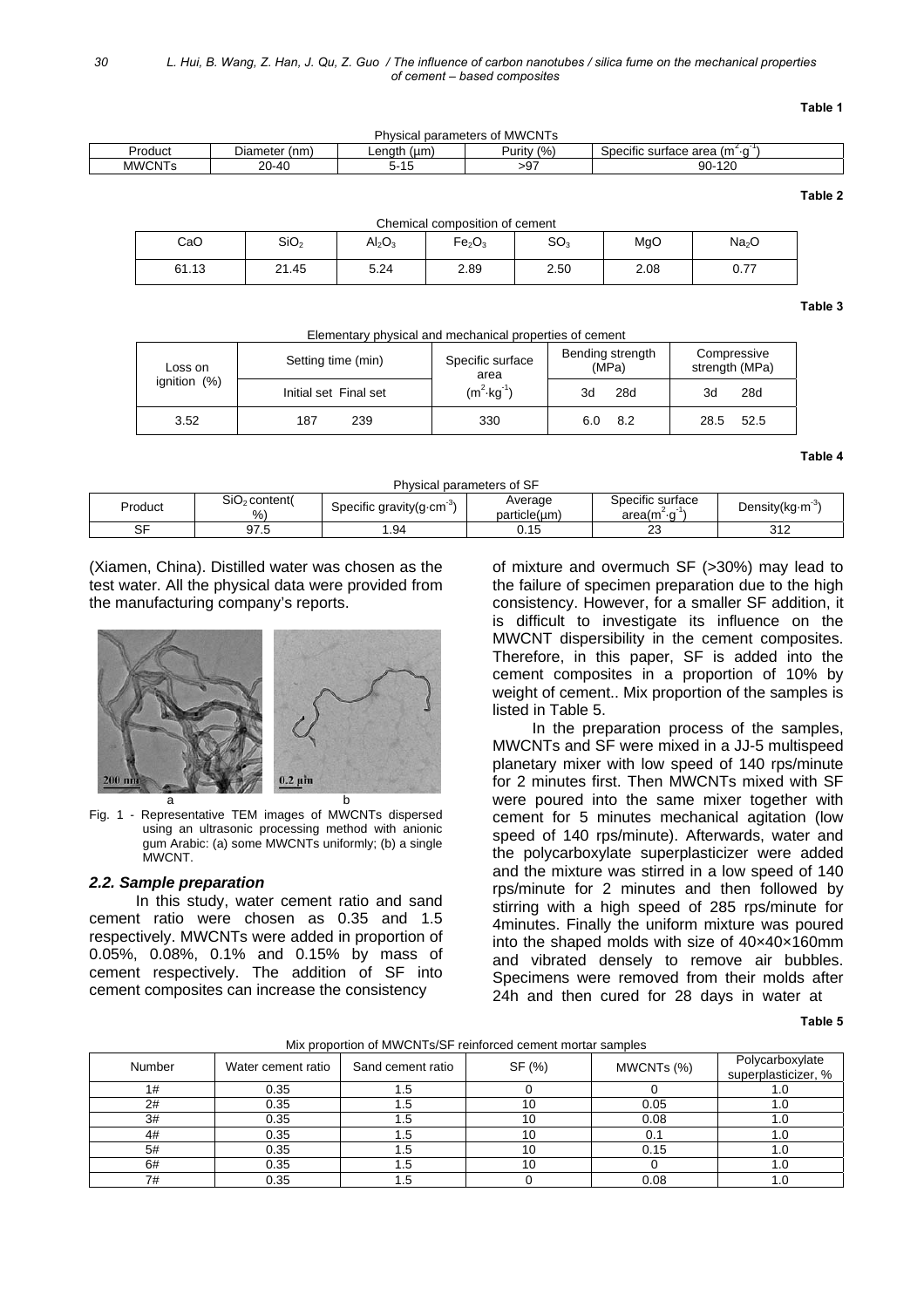constant temperature (20±1°C). Blank samples, samples only added with SF and samples only added with MWCNTs were prepared at the same time, respectively.

## *2.3. Test method*

The flexure strength of the samples was measured by three point bending test with an electronic hydraulic universal testing machine (WDW-50) at a 0.2 mm/min loading speed and a 100mm span. The compressive strength was measured by a computer control compression testing machine at a stress rate of  $0.25 \pm 0.05$ MPa/s (WHY-300). The micro-morphology of samples was observed using a field emission scanning electron microscope (NOVA NANOSEM450, FEI Co.). In addition, the energy dispersive spectrum (EDS) analysis (Oxford INCA-7260, FEI Co.) and mercury intrusion test (AUTOPORE 9500) were performed as well. After mechanical properties tests, cement/CNFs composites samples were dried in an oven at 100 <sup>o</sup>C for about 12 hours, and crushed to testing samples - approximately 5x5x1 mm<sup>3</sup>. Prior to their observation, the testing samples were sputtercoated and a 10 nm thick Au film layer was coated onto enhance surface conductivity.



## **3. Results and discussion**

#### *3.1. The mechanical properties of MWCNTs/SF reinforced cement mortar*

Figure 2 demonstrates the strength of SF reinforced cement mortar samples with different MWCNT addition at the age of 28 days. 1# sample is blank mortar sample. In the Figure 2 it can be observed that the mechanical strengths of the samples have been improved greatly when MWCNTs mixed with SF were added into cement composites. When the MWCNT addition is 0.15%, the compressive strength of 5# specimen reaches the maximum of 82.7MPa and increases by 37% compared to that of 1# sample. When the MWCNT addition is 0.08%, the flexural strength of 3# sample reaches the maximum of 13.3MPa and increases by 36%. It shows that the MWCNTs mixed with SF particles have a significant reinforcement effect on the strength of cementbased composites.

In Figure 3, the strengths of samples containing MWCNTs mixed with SF, of theirs added with MWCNTs and with SF respectively, were compared and analyzed. It can be observed in Figure 2 and Figure 3 that the strength of 6# sample filled with only 10% SF is slightly higher



Fig. 2 -Mechanical properties of MWCNTs/SF reinforced cement mortar: (a) Compressive strength (b) Flexural strength.



Fig. 3 - Mechanical properties of MWCNTs reinforced cement mortars: (a)Compressive strength (b) Flexural strength.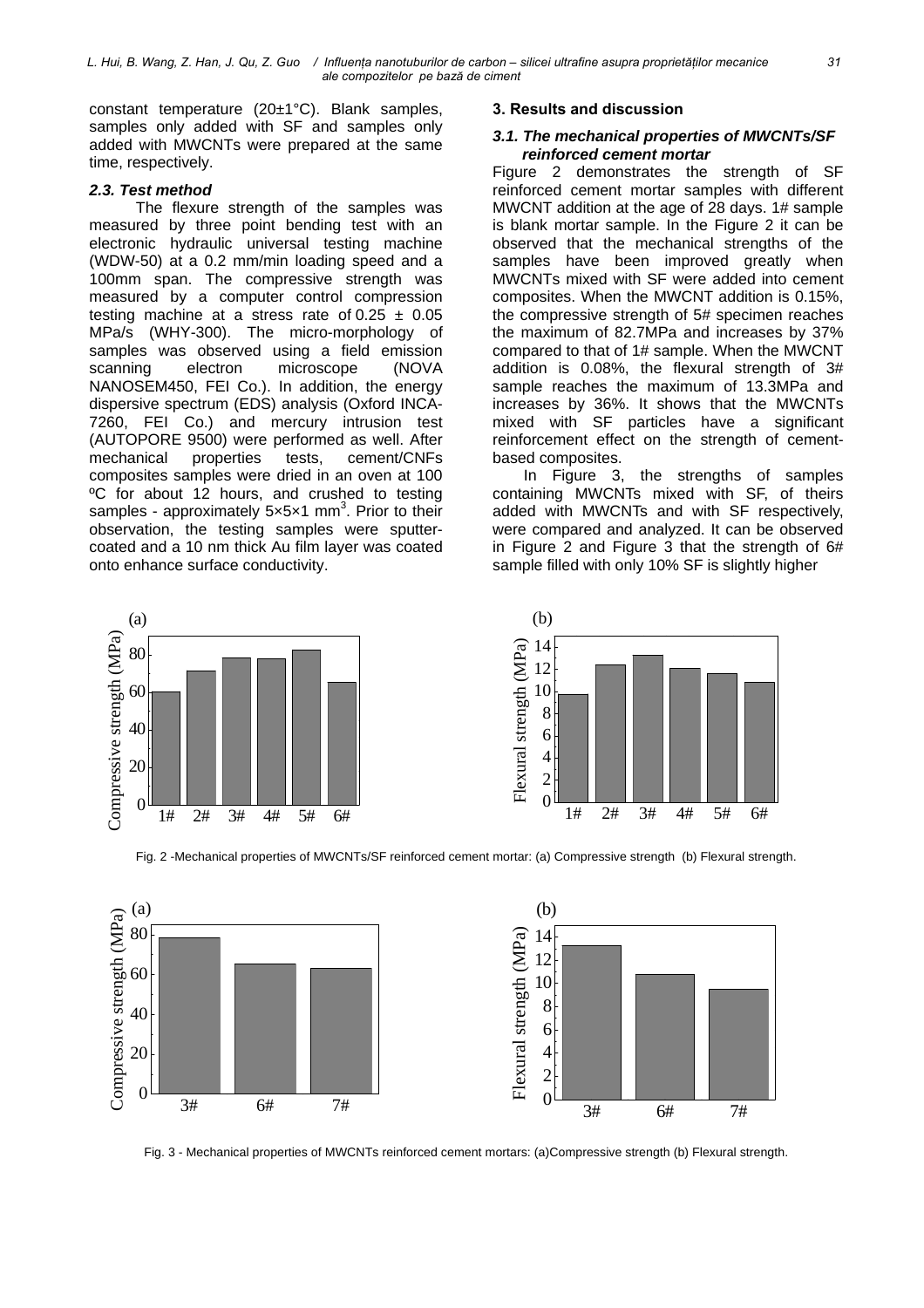than that of  $1#$  sample.. And the strength of  $7#$ sample containing only MWCNTs is closely to that of 1# sample, indicating that the effect of MWCNTs added directly into cement composites on the strength is little owing to the agglomeration of MWCNTs in the cement samples. Figure 3 displays that the strengths of 3# sample containing MWCNTs mixed with SF are significantly higher than those of 6# and 7# samples. So it can be presumable that MWCNTs can be dispersed uniformly in cement-based materials when it is mixed with SF particles. So, MWCNTs mixed with SF particles can present superior reinforcement effect on the strength of cement composites.

#### *3.2. The micro measurements results of MWCNTs/SF reinforced cement mortar samples*

The EDS test results of SF reinforced cement mortar sample mixed with 0.08% MWCNTs are shown in Figure 4. Figure 4(a) is the test scanning area and the distribution of silicon, carbon and oxygen elements of the sample are shown in Figure 4(b), (c) and (d), respectively. As Figure 4(b) and (c) show, silicon element and carbon element both show a uniform distribution in the matrix. As is well known, there is Van der Waals force between MWCNTs, making it difficult for MWCNTs to be dispersed evenly in the cement matrix. SF particles which have micro-nano size and lubrication can destroy the intermolecular

 attraction between MWCNTs and make the most of MWCNTs be independently distributed. As a result, the interface bonding between MWCNTs mixed with SF particles and cement composites can be enhanced greatly. The uniform distribution of carbon elements in the cement matrix indicates that the dispersion of MWCNTs in cement material can be promoted by SF particles. The test result of element content in the scanning area is shown in Figure 4(e), of which carbon content is 9.06%, oxygen content is 52.19%, aluminum content is 0.94%, silicon content is 9.05%, calcium content is 25.64%. Thus the existence and distribution of MWCNTs in the scanning area are proved in the qualitative and quantitative aspects.

The mercury intrusion test results of MWCNTs/SF reinforced cement mortar samples are shown in Table 6. The data show that MWCNTs mixed with SF decrease the porosity of cement composites effectively and the total injected mercury volume and porosity of mortar samples decrease with the increase of MWCNTs content. The porosity of 5# cement mortar sample with 0.15% MWCNTs reaches the minimum of 8.43%, decreasing by 37.9% compared to that of 1# sample. Moreover, compared to the relative stable change of mesopore diameter (area) of the samples, we can see that the mesopore diameter (volume) decreases significantly, which varies from 2000 nm to 18 nm. This is mainly attributed to the addition of MWCNTs and SF, which reduce the amount of harmful pores and increase the amount



Fig. 4 - Sample surface scanning and energy spectrum measurement of MWCNTs/SF reinforced cement mortar sample; (a) scanning area; (b) silicon element distribution; (c)carbon element distribution; (d)oxygen element distribution; (e) EDS analysis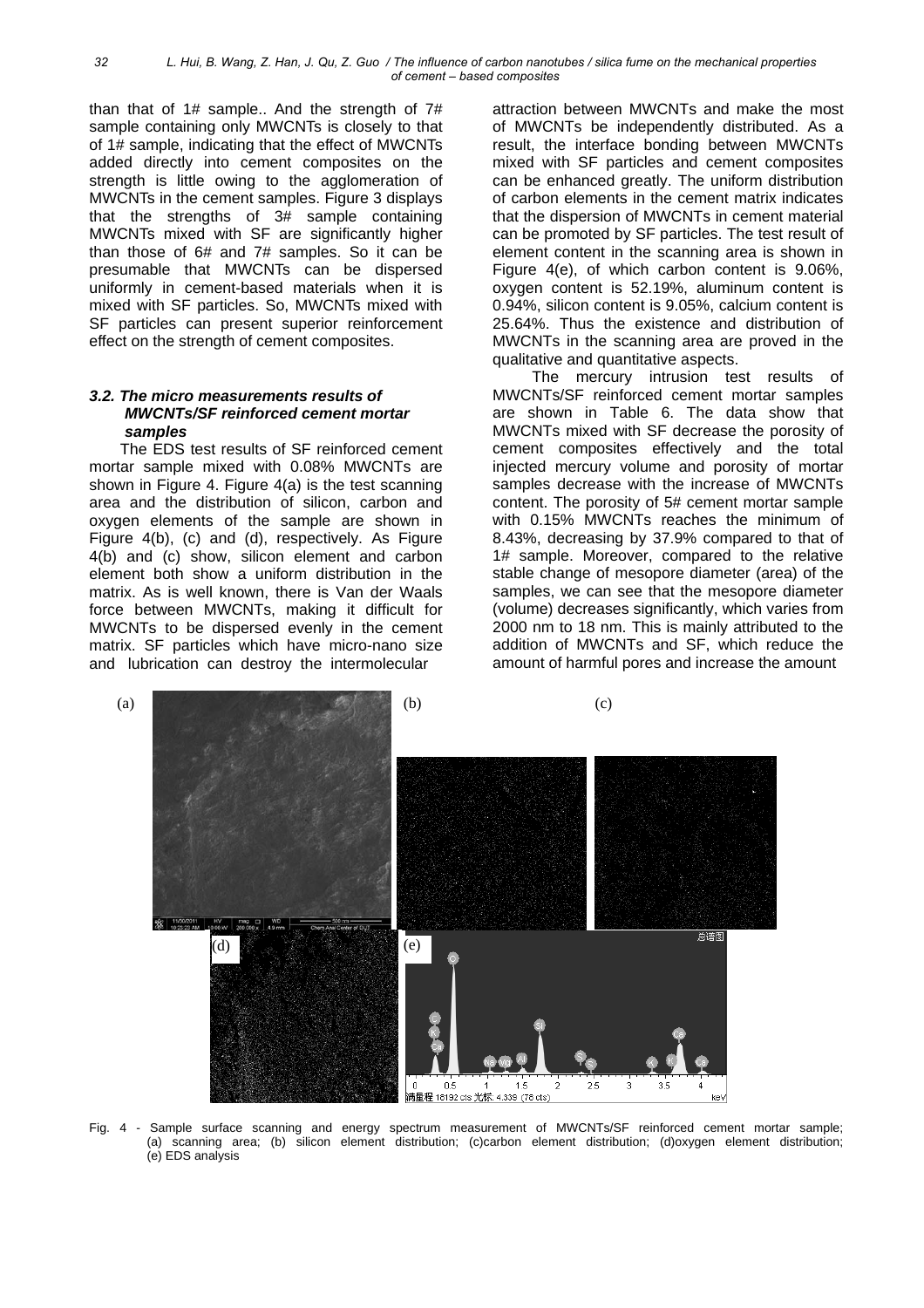| <u>Mercury intrusion lest results of MWCNTS/SF centent mortal composites</u> |                                             |                                        |                                       |                                     |                              |                     |  |
|------------------------------------------------------------------------------|---------------------------------------------|----------------------------------------|---------------------------------------|-------------------------------------|------------------------------|---------------------|--|
| Sample<br>number                                                             | Total injected<br>mercury volume<br>(mLg-1) | Total pore<br>surface are<br>$(m2g-1)$ | Mesopore<br>diameter<br>(volume) (nm) | Mesopore<br>diameter<br>(area) (nm) | Average pore<br>diameter(nm) | Porosity<br>$(\% )$ |  |
| 1#                                                                           | 0.0638                                      | 5.223                                  | 2050.6                                | 9.7                                 | 48.8                         | 13.58               |  |
| 2#                                                                           | 0.0625                                      | 11.284                                 | 49.1                                  | 10.3                                | 23.2                         | 12.03               |  |
| 3#                                                                           | 0.0475                                      | 9.116                                  | 29.4                                  | 10.4                                | 20.9                         | 10.42               |  |
| 4#                                                                           | 0.0454                                      | 10.234                                 | 17.8                                  | 10.5                                | 17.8                         | 10.29               |  |
| 5#                                                                           | 0.0365                                      | 8.245                                  | 18.6                                  | 10.0                                | 17.7                         | 8.43                |  |

Mercury intrusion test results of MWCNTs/SF cement mortar composites

of pores smaller than 50 nm. The pore size distribution of the samples is shown in Figure 5. It is observed that the pore size of 1# sample ranges from 100nm to 100µm. When the MWCNTs mixed with SF are added, the pore amount of the samples in the range of 100nm and 100µm was reduced gradually with the increase of MWCNT addition and the amount of pores smaller than 50nm increases significantly compared to that of 1# sample. Thus the specimens can have compacting structure and high strength when added with MWCNTs mixed with SF.



Fig. 5 - Pore size distribution of MWCNTs/SF cement mortar samples.

#### *3.3 Discussion*

Based on the above analysis, it is concluded that MWCNTs mixed with SF can enhance the strength of samples effectively by improving the pore structure of cement composites. The SF particles which have micro-nano size can promote the dispersion of MWCNTs in cement matrix. As shown in Figure 6(a) and (b), MWCNTs can be found anchored in the cement hydration products when mixed with SF particles, the MWCNTs distributed evenly fill the harmful pores of the cement composites and the separate MWCNTs connect the micro cracks existing in the cement paste. The embedded MWCNTs dispersed uniformly in matrix in Figure 6(a) and the MWCNTs in Figure 6(b) have been bridged and pulled out from the formed crack [15]. When the addition of MWCNTs reaches optimum in cement material, the forming processof micro-cracks in cement paste can be delayed by pulling-out and bridging effect of MWCNTs and large number of harmful pores of the sample can be filled by MWCNTs. Consequently, the strength of cement composites will be improved

**Table 6** 

by MWCNTS mixed with SF particles [16,17]. However, it could become difficult for MWCNTs to be dispersed uniformly if the addition of MWCNTs keeps increasing, and the amount of harmful pores in cement composites can increase because of the agglomeration of MWCNTs in the cement composites, affecting the sustainable growth of sample strength [18].



Fig. 6 - SEM images of MWCNTs in the cement mortar with SF: (a) the MWCNTs filling the pore of cement paste; (b) the separate MWCNTs connecting the micro crack of cement paste.

#### **4. Conclusions**

In this study, MWCNTs/SF reinforced cement mortar samples were prepared and the influence of MWCNTs mixed with SF on<br>mechanical properties of cement-based mechanical properties of cement-based composites is discussed by strength test andelectron microscopy analysis. Experiment results indicate that SF particles have a favorable dispersion effect on MWCNTs. Therefore, MWCNTs mixed with SF can decrease the sample porosity and the amount of harmful pores effectively and increase the amount of pores smaller than 50nm. Consequently, the pore structure of cement composites can be improved significantly and therefore the samples develop higher strength compared to that of blank samples. When the MWCNT addition is 0.15% and 0.08%, the compressive strength and flexural strength of sample with 10% SF reaches maximum and their increases are both above 35%, displaying well reinforcement effect of MWCNTs mixed with SF particles on the mechanical property of cementbased composites.